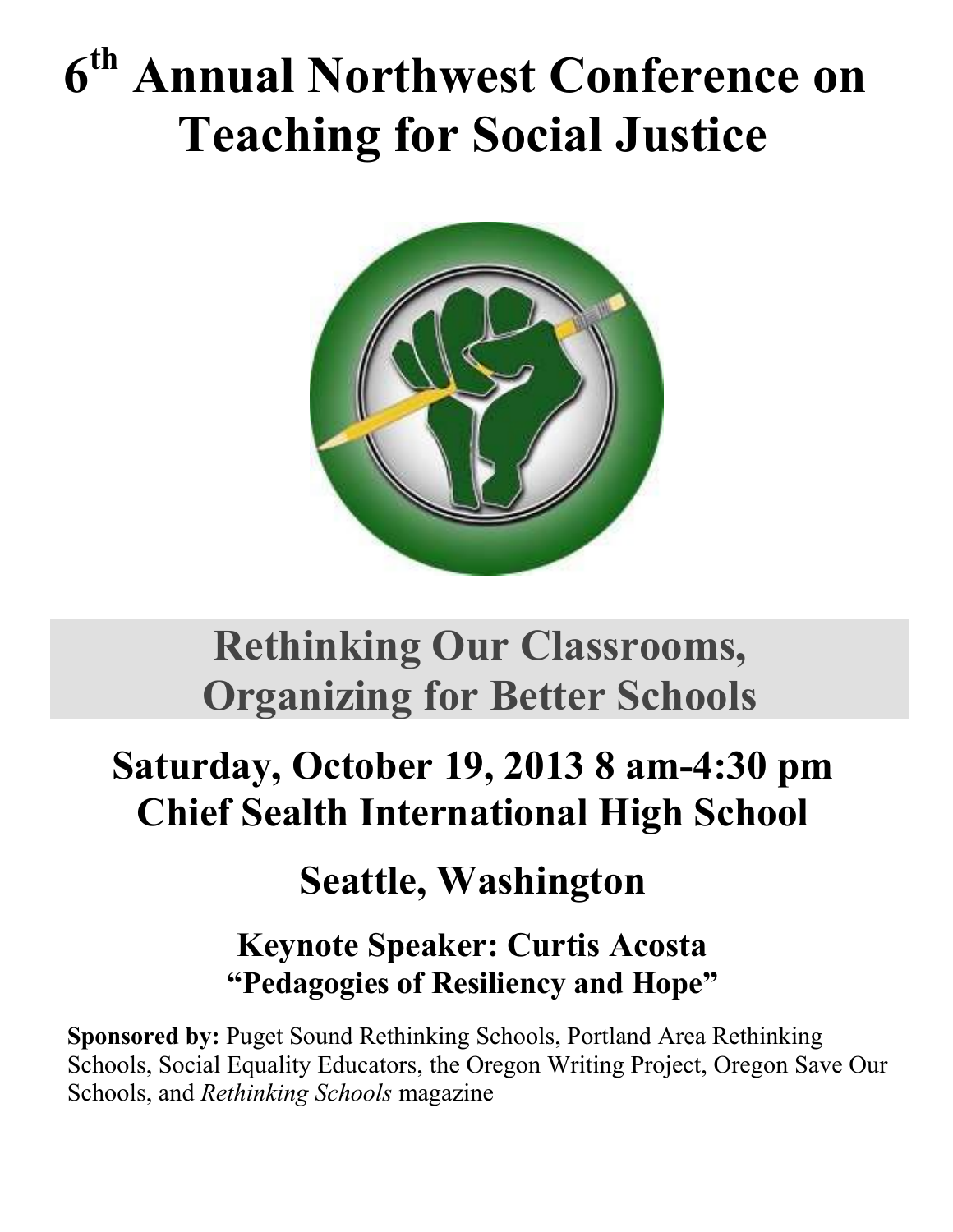# **Teaching for Social Justice in the Pacific Northwest: The folks who created this conference**

#### **Seattle Area: Puget Sound Rethinking Schools (PSRS)**

Puget Sound Rethinking Schools is a group of educators, parents, and concerned community members from around the Seattle area. We embrace the principles embodied in *Rethinking Schools* magazine. We have been working since 1997 to promote the education of the whole child, organize against high stakes testing, support social justice and anti-racist/multicultural education, and to share resources and provide support to one another. Contact PSRS by emailing Sarah Heller McFarlane—shmcfar@earthlink.net.

#### **Portland/Vancouver Area: Portland Area Rethinking Schools (PARS)**

For more than 20 years, Portland Area Rethinking Schools has worked to support public education and social justice teaching. PARS includes teachers, parents, students, community activists, and teacher educators who believe excellent and equitable public schools are essential for all students to reach their potential and for the creation of a just and democratic society. To sign up for updates on events and meetings, go to our website: www.portlandrethinkingschools.org.

#### **Social Equality Educators (SEE)**

Social Equality Educators (SEE) is a rank and file organization of activist educators in Seattle and the Portland area. We seek to transform education in terms that empower students, teachers, and the communities that our public schools serve. As NEA members, we understand that the educators' union has a vital role to play in creating an equitable education system. As educators, we understand the importance of using culturally relevant and holistic curriculum to empower our students. We have come together to fight against the corporate reform of our schools and to organize for a socially just education system. In Seattle, contact us at: [info@seattlesee.org;](mailto:info@seattlesee.org) in Portland, contact us at  $\frac{\text{seedx}(a) \text{gmail.com}}{\text{seedx}(a) \text{gmail.com}}$ .

#### **The Oregon Writing Project**

The Oregon Writing Project, a collaboration program between Lewis & Clark College and area schools and districts, offers programs designed to improve the writing of Oregon's K-12 students and teachers. See [http://graduate.lclark.edu/programs/oregon\\_writing\\_project/](http://graduate.lclark.edu/programs/oregon_writing_project/) for more information.

#### **Oregon Save Our Schools**

We are an all-volunteer group of parents, teachers, students, and community members who believe that *all* students deserve an excellent, well-rounded education. We work towards equitable funding for all public schools, an end to the high-stakes attached to standardized testing, and community input in education policy making. See http://oregonsaveourschools.blogspot.com/.

#### **Rethinking Schools**

Rethinking Schools is a national publisher of educational materials—books like *Rethinking Elementary Education*, *Teaching for Joy and Justice*, and *Rethinking Columbus*, as well as the quarterly magazine, *Rethinking Schools*. It is committed to the vision that public education is central to the creation of a humane, caring, multiracial democracy. Rethinking Schools seeks to balance classroom practice and broader education activism. *Rethinking Schools* magazine articles are written by and for teachers, parents, and students. See [www.rethinkingschools.org](http://www.rethinkingschools.org/) for more information. Please subscribe.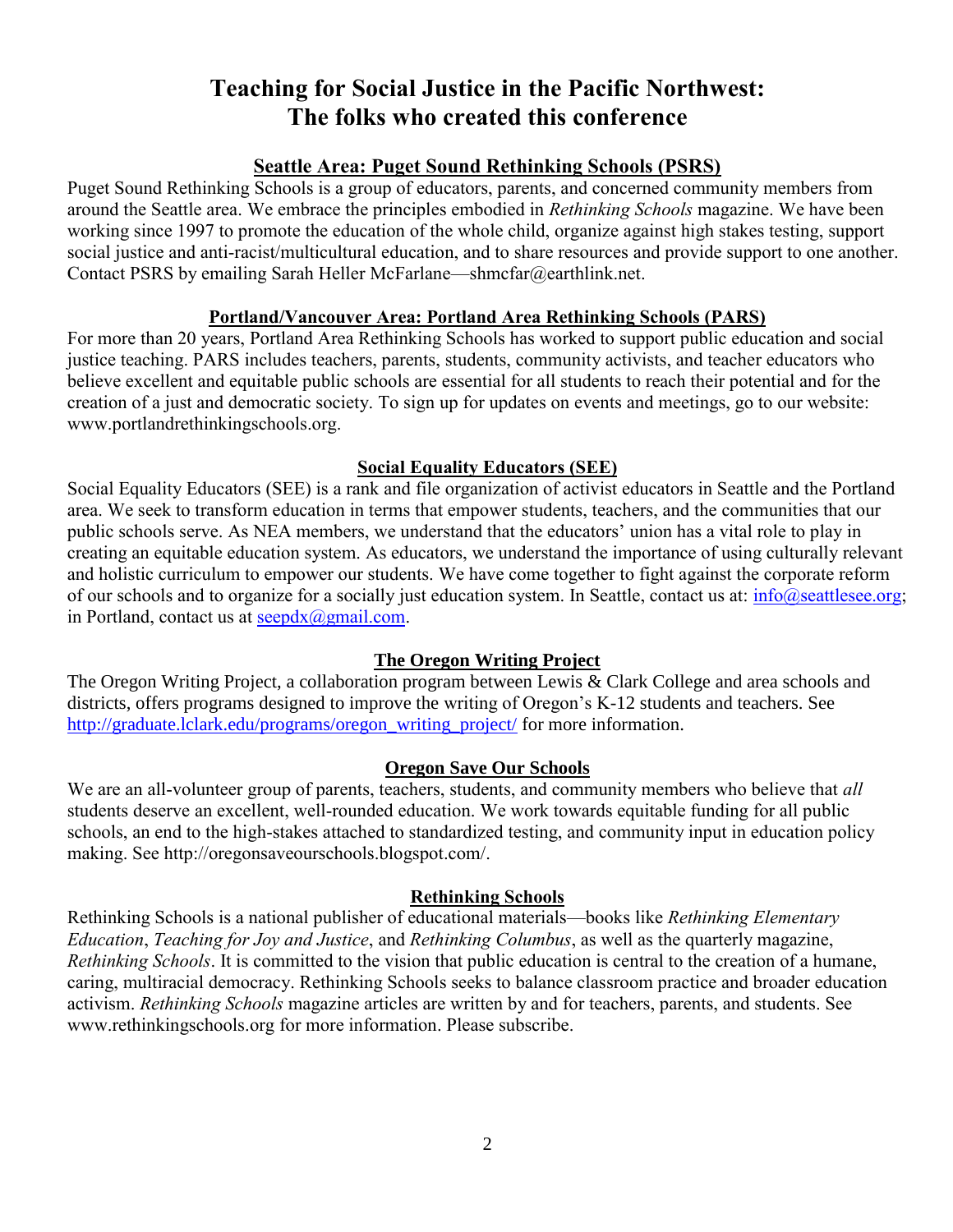# **Welcome to the Sixth Annual Northwest Teaching for Social Justice Conference Saturday October 19, 2013**

| Check-in, workshop sign up, Resource Fair, food & drink                                                                                                                        | $8:00 - 9:00$ |
|--------------------------------------------------------------------------------------------------------------------------------------------------------------------------------|---------------|
| <b>Opening and Welcome:</b><br><b>Keynote Speaker: Curtis Acosta</b><br>"Pedagogies of Resiliency and Hope"                                                                    | $9:00-10:00$  |
| <b>Workshop Session #1</b>                                                                                                                                                     | $10:15-11:45$ |
| <b>Featured presentations during Session #1:</b><br>"Teacher Activism in Mexico and the United States"/Granito de Arena<br>"Scrap the MAP: How to Boycott a Standardized Test" |               |
| Lunch/Regional Meetings (if interested), Resource Fair                                                                                                                         | $11:45-12:30$ |
| <b>Workshop Session #2</b>                                                                                                                                                     | $12:45-2:15$  |
| <b>Featured presentation during Session #2:</b><br>David Rovics: "Troubadour: Teaching People's History Through Music"                                                         |               |
| <b>Workshop Session #3</b>                                                                                                                                                     | $2:30-4:00$   |
| <b>Featured presentation during Session #3:</b><br><b>Curtis Acosta: "After Precious Knowledge"</b>                                                                            |               |
| <b>Education Activism: Where Do We Go from Here?</b>                                                                                                                           | $4:10-4:40$   |
| Clean up party for all                                                                                                                                                         | $4:30 +$      |

**Please help us leave Chief Sealth International High School in beautiful condition, and move the classrooms back to original seating arrangements at the end of the day. A map of each classroom should be taped to the classroom wall near the door. Please consider staying a few minutes after the conference to help us with general cleanup. Thank you!**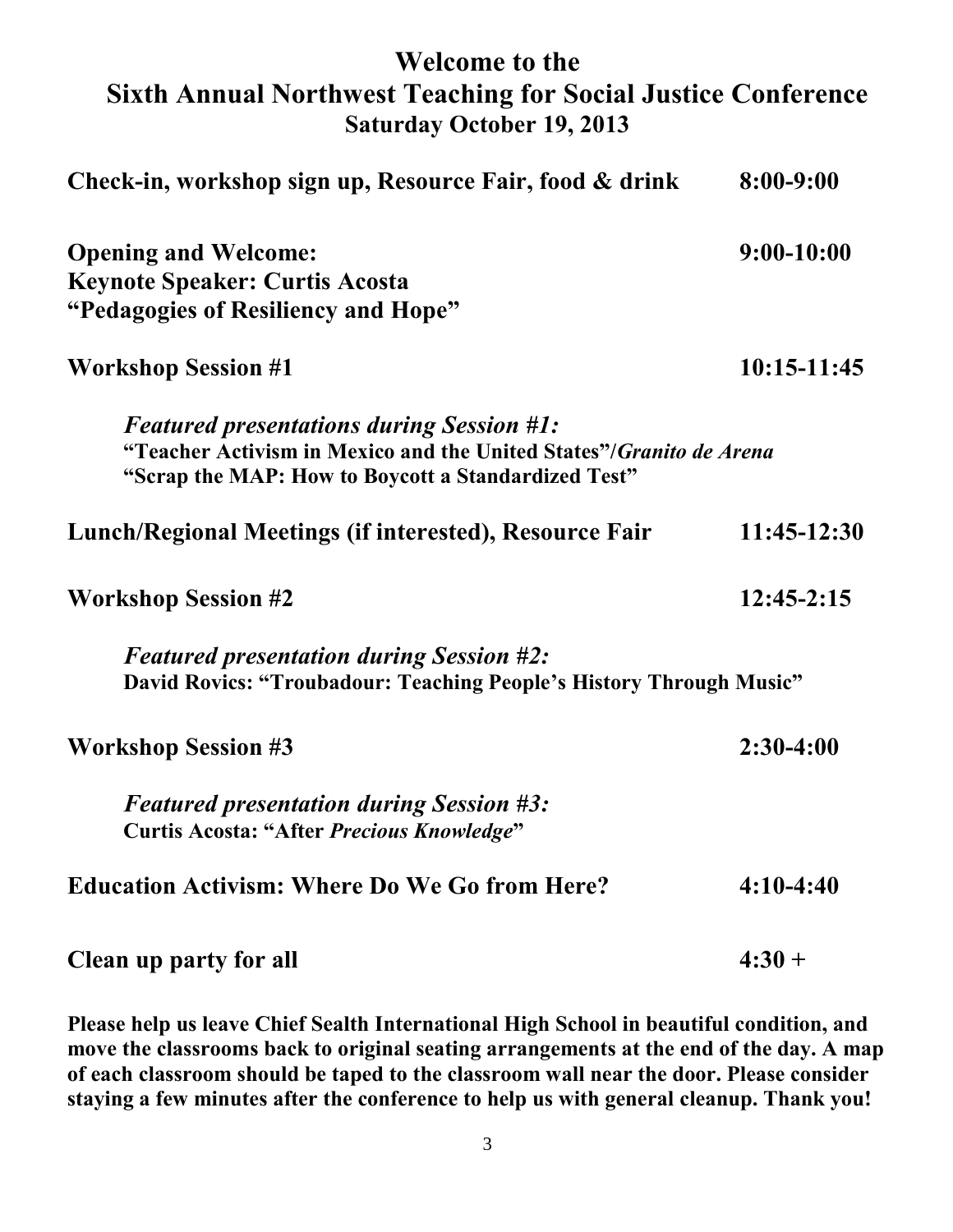# **Workshops**

## **Session #1 10:15-11:45**

## *Please sign up for the workshops and attend only those workshops. Refer to the separate handout to determine where workshops will take place*

#### **One Size Fits All: Fat Phobia, Fat Assimilation, and Fat Acceptance in the Classroom**

What is the fat acceptance movement? This workshop for pre-service educators, educators, administrators, and teacher-educators will explore central themes in the fat acceptance movement, our own attitudes towards fat students, and the "war" on childhood obesity. **General**

*Kathryn Alexander is a middle school Special Education teacher in Oregon. She is passionate about working to ensure equity in the classroom for all her students.*

#### **Northwest Public Education in the Age of School Reform**

This workshop is designed to offer participants a chance to more deeply understand Oregon and Washington education policies that have developed over recent years, discuss quality public education policies we would like to see, and share action steps for how we might change what doesn't work for students, teachers, parents, and democracy. **General, Educational Activists, and Potential Activists**

*Susan Barrett and Dora Taylor are part of the national Parents Across America group. Susan is one of the founders of Oregon Save Our Schools, and Dora is one of the founders of Parents Across America Seattle.*

#### **Neoliberalism and the Crisis of Play: Reclaiming Childhood**

Play has long been recognized as essential for youngsters. Yet neoliberalism's education agenda means decreased play for children, in favor of direct instruction, assessments, and so-called school readiness. In this workshop—developed for early educators and parents—we'll revisit our own early play experiences, confront neoliberalism's agenda, and improve our supports of children at play. Participants will write, read, draw, chat, create, and share—and we'll be seriously playful. **Early Childhood**

*Michael Ames Connor has worked in early education for 20 years, primarily as a Head Start teacher. Now a teacher educator and doctoral student, Connor wants to learn from teachers how to better support children's play, and organize with others to challenge childhood poverty.*

#### Becoming a Hip Hop Responsive Educator, No Matter What You Already Know About Hip Hop!

Often poorly defined by commercial rap music, hip hop is a rich, complex culture that can present a challenging conundrum for those of us outside of it, and even for those of us within it. Educators often find their schools inundated with hip hop influences. This workshop explores how they can work to understand hip hop as culture, their place within (or outside) of it, and engage responsibly with it in their pedagogy.

#### **Elementary/Middle/Secondary/General**

*Having taught and been an administrator in middle and high schools for 12 years, Maurice E. Dolberry is now an adjunct instructor at the University of Washington-Bothell and Seattle University. He is a doctoral candidate at the University of Washington in multicultural education, and a public scholar whose work focuses on improving education in underserved communities.*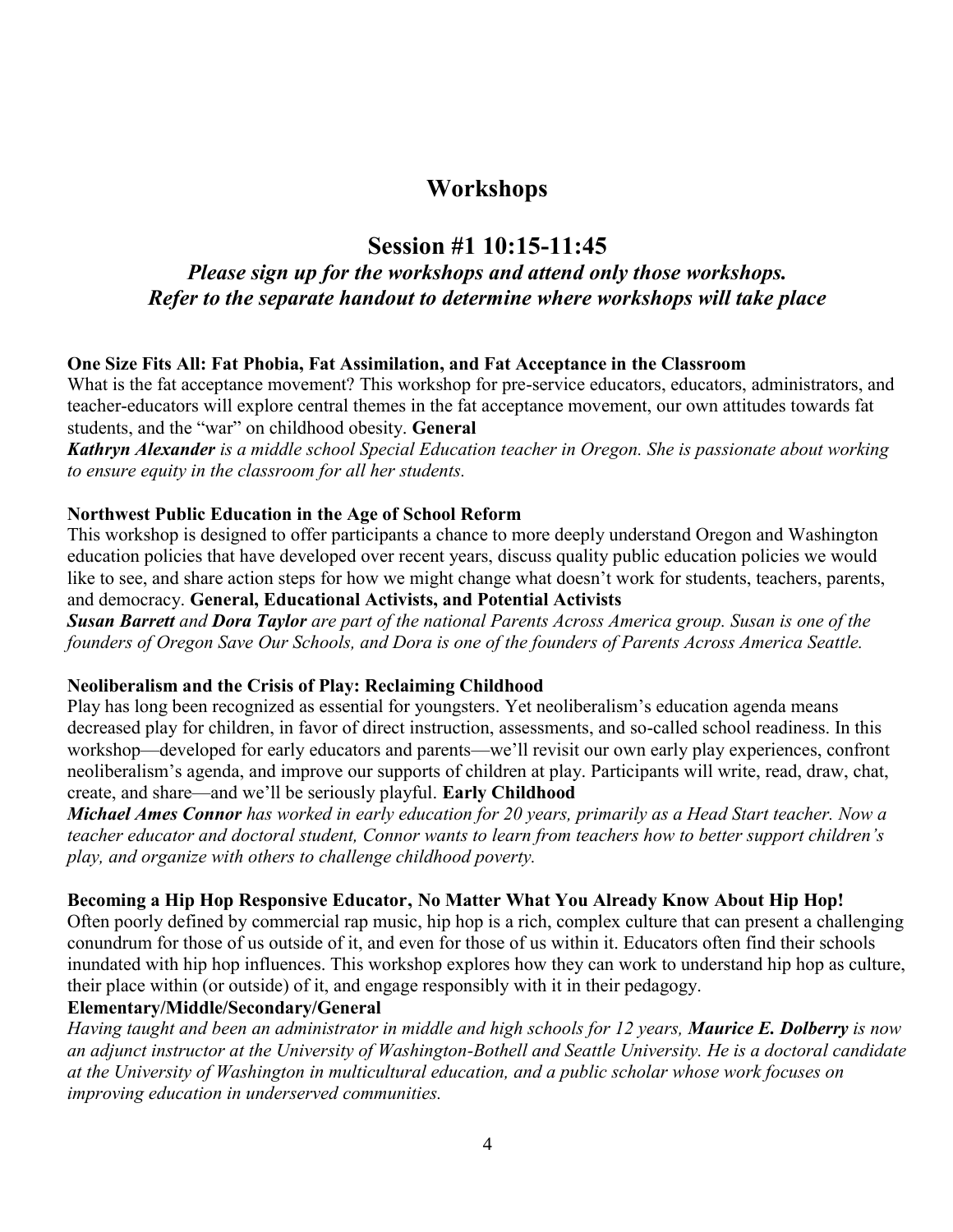#### **Global Leadership: Classroom Strategies You Can Use to Create a Class Where Everyone Gets It and Democracy Reigns**

Global Leadership reflects an innovative approach to high school social studies that focuses on social and environmental justice through service learning and hands-on leadership skill building. This workshop offers: strategies for creating an environment in which students are responsible for their own learning and accountable to fellow classmates. This workshop will also show ways to introduce students to global issues, challenge students to make changes in their own lives, and take action in their communities, homes, and schools.

#### **Secondary/Educators, Administrators and Teachers**

*Christopher Fontana has been the Executive Director of Global Visionaries since 1999. Pro-Justice Workshop Facilitators: Helen Ippolito, Robert Goodwin, and Anais Lull—students from Global Visionaries Youth Board have received anti-oppression training and have experience designing workshops and facilitating. Students will facilitate Part III of the workshop: Building Leadership Capacity in Students.*

#### **Teacher Activism in Mexico and the United States: Lessons, Challenges, and Victories**

After viewing the documentary film, *Granito de Arena*, about the Mexican teachers' struggle for social and economic justice in Mexico's public schools, workshop attendees will participate in a conversation about their own experiences in education activism, sharing the challenges they've faced, victories they've won, lessons they've learned, and strategies they've developed in boycotts, strikes, walkouts, community organizing, and coalition-building.

*Jill Freidberg is a documentary filmmaker and media educator. She spent seven years in Mexico documenting the Mexican teachers' movement. She teaches media production and media literacy at UW Bothell, Seattle Central Community College, and Reel Grrls.*

#### **Academic Rigor: Recapturing A Contested Term**

In our current standards based neoliberal-dominated educational environment, the word rigor has been used in incredibly reductive ways. Rigor has become a watchword for more content, delivered over a shorter period of time, which is less complicated, avoids difficult issues (LGBTQ, gender, race, class, etc.) through direct instruction, tested for surface understanding, devoid of any emancipatory skill growth. This session will examine the history of the word, its use in our current context and will work to develop our own conceptions of the term. **Middle/Secondary**

*Brian Gibbs taught history and government at Roosevelt High in East Los Angeles for 16 years. He is currently a graduate student in the department of Curriculum and Instruction at the University of Wisconsin, Madison.*

#### **Supporting Academic Language to Increase Academic Access for All Learners**

This session focuses on developing deep understanding of academic language and how to teach it in ways that provide access to all learners, particularly student populations that traditionally have been underserved in our schools. After developing common "academic language," participants will analyze provided lesson plans and develop a plan for application in their own teaching/learning contexts.

#### **Elementary/Middle/Secondary/General**

*Tina Gourd is a doctoral student and a coach for social studies teacher candidates at the University of Washington, Seattle. She was a middle school social studies teacher for nine years. Karen Gourd is a teacher educator at the University of Washington, Bothell. She has been an ESL teacher at many levels of education and advocates for all teachers preparing to teach English learners.*

#### **Unpacking White Privilege in Schools**

When trying to address racial disproportionality, too often the focus is on fixing "the other," that is families or children of color, leaving white perspectives and culture normalized and unexplored. Through story telling, discussion, and experiential exercises we will shift the focus to examine how white cultural norms and privileges can create barriers to equity. By bringing into focus the ways white privilege operates on a personal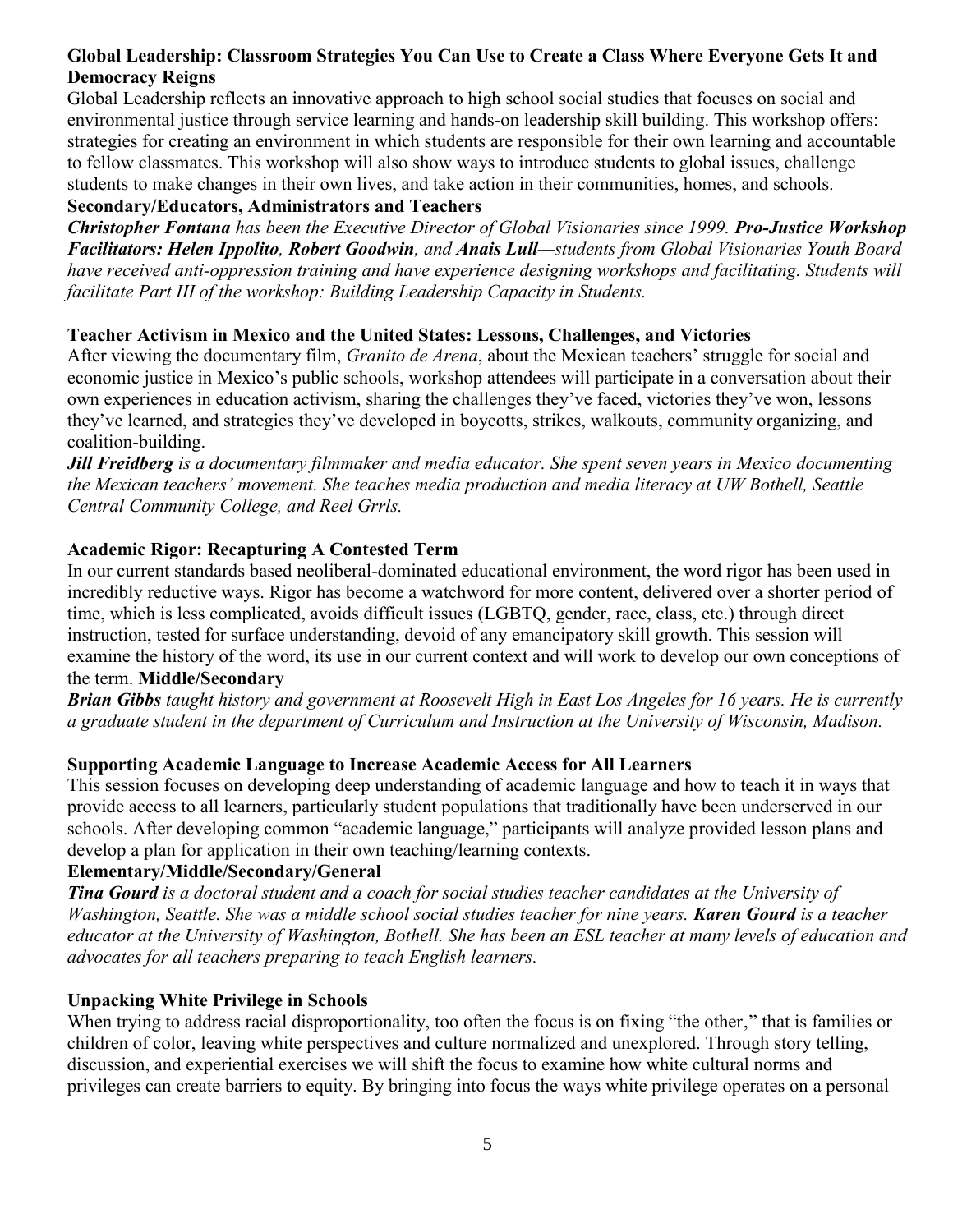and institutional level in schools, we can see how white allies and people of color can work together to reform systems and engage in culturally responsive practices. **Elementary/Middle/Secondary**

*Ilsa Govan, co-founder of Cultures Connecting, has more than 15 years experience as a classroom teacher and social justice activist. She worked as an Equity and Race Specialist for Seattle Public Schools and is cocoordinator of WE-ACT, a group of European American educators who discuss critical, cross-cultural practice.* 

#### **Reading the Reel: Chicanos in Literature and Film**

Teachers are increasingly challenged to teach to a prescribed curriculum or to create lessons representing a variety of perspectives. Complications arise when we ask the question: What is the Latin@ perspective? What is the difference between the various identities within the diasporic and pan-"Hispanic," "Latin@," "Afro-Latin@" identities? This workshop will challenge participants to engage in analysis and discussion about who we are and how we represent ourselves. It will provide a brief introduction to Latin@ and Latin American film to facilitate discussion surrounding Latin $\omega$  identities. Participants will also have the opportunity to discuss connections to curriculum and instructional practice, particularly in the high school ELA classroom.

#### **Secondary/General**

*Lorena Guillen is a former secondary ELA teacher and current doctoral student in education at the University of Washington, Seattle.*

#### **Scrap the MAP: How to Boycott a Standardized Test**

On January 9, 2013, teachers at Garfield High School in Seattle announced their unanimous vote to boycott the Measures of Academic Progress (MAP) test. Their stand against a flawed test—despite being threatened with a 10-day suspension without pay—inspired several other Seattle schools to join, and helped initiate what is being called the "education spring," as communities across the U.S. defied standardized testing at the end of last school year. This panel features teacher and student leaders who led the boycott at Garfield and who hope to participate in a global rebellion to end the practice of ranking and sorting our children, in favor of holistic assessments that promote critical thinking.

*Jesse Hagopian teaches history and is the Black Student Union adviser at Garfield High School. He is a Rethinking Schools editorial associate, a founding member of Social Equality Educators (SEE). Jesse is a contributing author to* 101 Changemakers: Rebels and Radicals Who Changed U.S. History *and* Education and Capitalism: Struggles for Learning and Liberation *(Haymarket Books). Rachel Eells teaches at Garfield where she was involved in the MAP Boycott. Previously, she taught at Chinook Middle School in the Highline School District. Falmata Seid is a junior at Garfield where he serves as a senator for the Black Student Union. Falmata was a student organizer during the MAP test boycott. Mallory Clarke is a reading teacher at Garfield where she runs an intervention program helping students who read at or below 4th-grade level become proficient readers. Mallory served on the Garfield MAP boycott coordinating committee and participated in the Teacher Workgroup on Assessment. She is a co-author of Dimensions of Change: An Authentic Assessment* Guidebook*.*

#### **"Write What Should Not Be Forgotten"**

This workshop engages writing's role as a keeper of memory as well as vehicle for lending voice to the most vulnerable members of society. We will use art and writing to explore two "mentor texts," Victor Jara's "Te Recuerdo, Amanda" and Sandra Cisneros' "The Monkey Garden" and investigate the role of sensory imagery in creating compelling scenes that should not be forgotten. Finally, we will document vivid and unforgettable moments from our own lives. **Middle/Secondary** 

*Chris Hawking teaches language arts at Rex Putnam High School in Milwaukie, Oregon.*

#### **Red Lines and Green Books: Teaching Young Students About the Civil Rights Movement**

This workshop offers a model of how to do social justice work with young learners. In this workshop I will walk teachers through a unit on the U.S. Civil Rights Movement that I taught to my 1st and 2nd grade class. The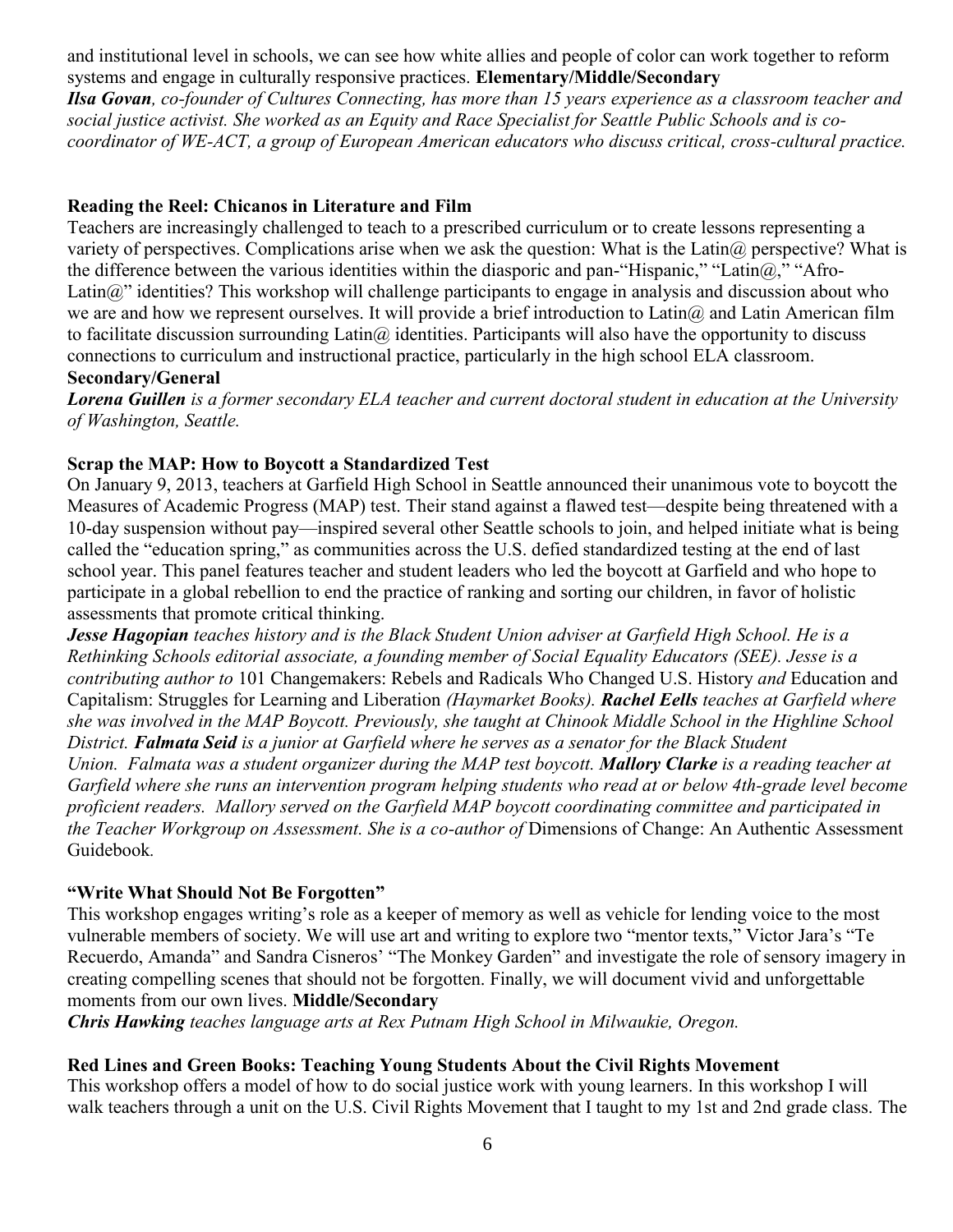workshop invites teachers to think together about strategies people use to fight for justice. Replicating the work my students did, participants will collaborate on writing a brief play about redlining. There will be time for reflection and generating ideas for units that participants can take back to their own work. **Early Childhood/Elementary/Middle**

*Katharine Johnson is a teacher in Portland. She is co-director of the Oregon Writing Project, active in Portland Area Rethinking Schools, and has contributed to* Rethinking Elementary Education *and* Rethinking Schools *magazine.*

#### **Talking about Skin Color with Children**

Adults in the lives of children need to get more comfortable talking about and answering children's questions about skin color differences. This workshop can help participants do that with books and activities. **Early**

#### **Childhood/Elementary**

*Katie Kissinger is an activist, educator for social justice, early childhood educator, adjunct college instructor, and author of* All the Colors We Are: The Story of How We Get Our Skin Color *(Redleaf Press). She contributed to* Rethinking Early Childhood Education *(Rethinking Schools.)*

#### **When a Community Organization Joins with Schools—El Centro de la Raza and Proyecto Saber, a Partnership to Help Latino Students Connect and Thrive in Their School**

Proyecto Saber, a secondary academic support and cultural enrichment program in Seattle, and El Centro de la Raza, a longstanding icon in the Seattle Latino community, have forged a strong partnership over the past 10 plus years to better serve Latino youth. Learn how initial bi-monthly cultural and ethnic studies presentations by El Centro expanded to include college-access counseling and support, youth case management, youth activities, community service, and employment and career internships. Participants will examine case studies and identify needs and effective ways to address them. Through staff and student testimony, participants will learn how this model has led to increased graduation rates as well as record transitions to college and scholarship awards.

#### **Middle/Secondary**

*Roberta Lindeman has taught in the Proyecto Saber program at Chief Sealth International High School for 17 years. She is also an activist for her teachers' union and Social Equality Educators. Alex Bautista has served as the Hope for Youth Program Coordinator for El Centro de la Raza for 17 years. He co-founded the El Centro Civil Rights History curriculum and has been instrumental in expanding their youth services.* 

#### **Projects and Resources for Teaching Black History**

In this session we will discuss the values, purposes and current state of teaching of black history; offer projects and lesson plans that are both available on the new Blackpast.org website and straight out of recent use in our classrooms; show how to use the website Blackpast.org to develop projects and lessons, and discuss current real issues in the teaching of black history in diverse multicultural classrooms. Attendees will leave with several projects adaptable to middle and secondary school in Language Arts and Social Studies.

#### **Middle/Secondary/General**

*Lee Micklin is national chair of the Teacher Advisory Board of Blackpast.org. She is a school librarian and language arts teacher. Doug Edelstein is a member of the Blackpast.org Teacher Advisory Board, instructor in social studies methods at Seattle University and a high school social studies teacher. Joel Jacobsen is a Teacher Advisory Board member of Blackpast.org and a Language Arts teacher in Seattle.*

#### **Hidden Agender**

In this workshop, we will explore the hidden curriculum in our society and educational system, and subtle messages we give students about gender roles. Using research data, as well as participants' observations, we will explore the expectations schools and society have for boys and girls based on gender, how students are treated based on gender, and the ramifications for society. Participants will develop goals and strategies to interrupt gender bias in their classrooms. **Elementary/Middle/Secondary/General**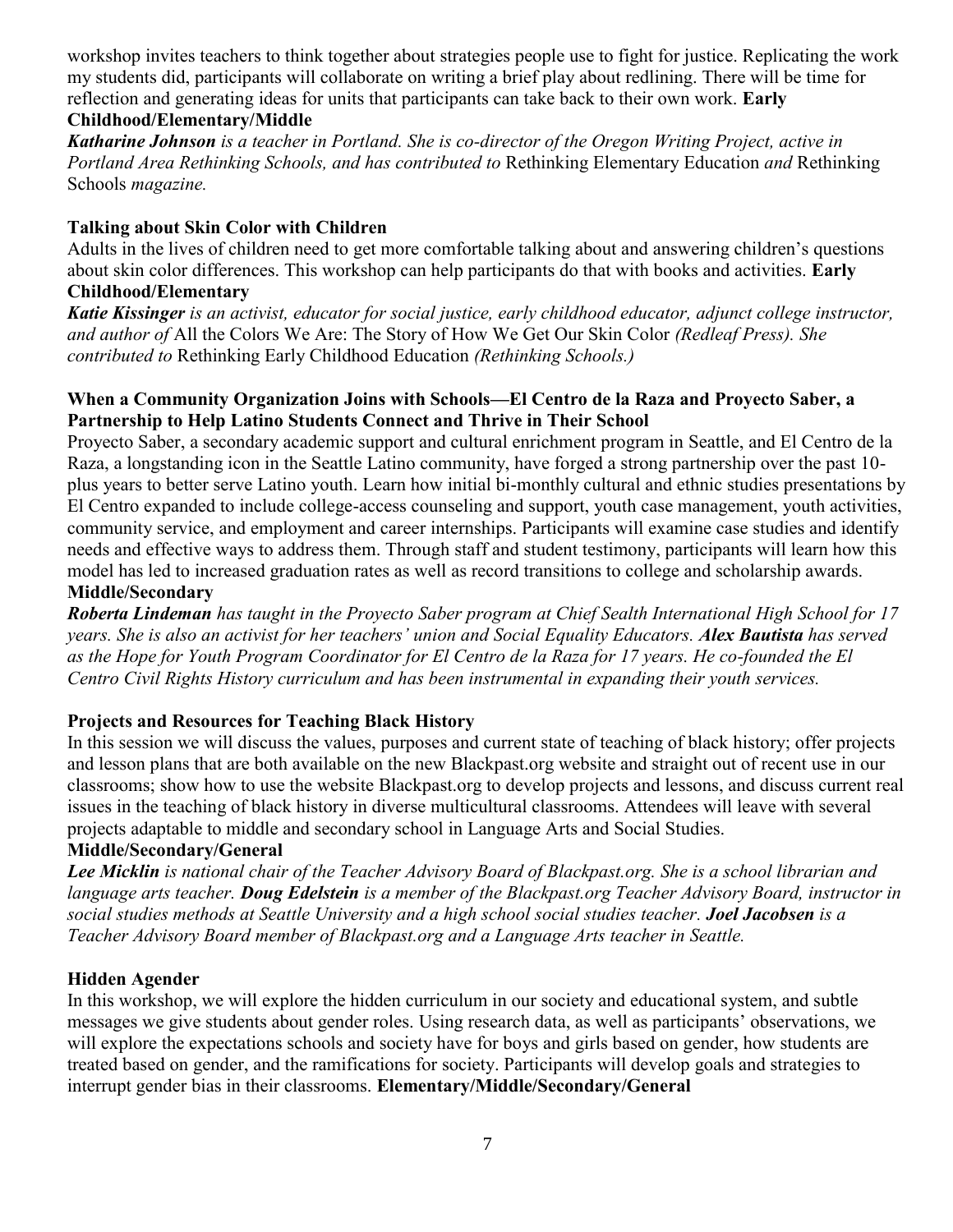*Fran Partridge is an educator of 30 years, who has been a classroom teacher, a childcare director, an instructional coach, a race and equity specialist, and an activist for social justice. For the past 20 years, she has worked for Seattle Public Schools.*

#### **How Far Have We Come, Where Are We Headed: The Mathematics of the Voting Rights Act**

With the striking down of Section 4 of the Voting Rights Act come the questions: What was its impact and what will happen next? We will use data to draw conclusions about the past and make predictions about the future of discriminatory voting practices. **Middle/Secondary/General**

*Susan Pfohman is a secondary mathematics teacher in Portland Public Schools who has been looking for ways to incorporate social justice issues and writing into math classrooms, and numeracy and mathematical analysis into social studies and language arts classrooms.*

#### **Teaching Against Islamophobia**

Islamophobia is everywhere, and yet it is often a taboo, or at least risky, topic to bring up in the classroom or faculty lounge. In this session we will: define Islamophobia and issues related to religion, racialization, pop culture and the school curriculum; examine Islamophobia's effects on Muslim youth; share quality curricular resources; address common fears ("If I get something wrong they'll put a fatwa on me"); and offer strategies for constructively responding to Islamophobia. **Middle/Secondary/Teacher Educators**

*Özlem Sensoy teaches at Simon Fraser University in Vancouver, BC. Her research is related to social justice education, critical media literacy, and representations of the Middle East and Islam in schools. She co-edited*  Rethinking Popular Culture and Media*, and co-authored* Is Everyone Really Equal? An Introduction to Key Concepts in Social Justice Education. *Shiva Manavipour is a graduate student at Simon Fraser. Her research*  is in critical media literacy, and representations of Islam. She is a research assistant with the Centre for the *Comparative Study of Muslim Societies and Cultures at SFU. She is also a research assistant on the Middle East Studies Outreach Centre project.*

#### **The Cost of Stuff**

What is the *real* cost of your stuff? In a workshop that is easily replicable in a mid-level or secondary classroom, participants will explore the hidden human costs of a common product, and use their research to write poems expressing the real cost of this item. **Middle/Secondary**

*Elizabeth Thiel taught mid-level language arts and social studies at Vernon K-8 in Portland and now teaches language arts at Madison High School. Shawn Swanson teaches English at Roosevelt High School in Portland.* 

#### **Teaching with Primary Source Documents: the Incarceration of Japanese Americans in WWII**

Content about the World War II incarceration of Japanese Americans will introduce powerful thinking routines that are easy to use with a variety of primary source materials in the classroom. Teachers will participate in exercises that they can use with students in all content areas. They will learn to use and access photographs, oral histories, documents, and newspaper articles that connect, challenge, and extend student thinking.

#### **Elementary/Middle/Secondary**

*Susan Tripp taught for 28 years in South Carolina and was a professional development specialist. She returned to Washington to focus on diversity and multicultural education. She is the director of The REACH Center and volunteer educator with Densho.*

#### **¡A colaborar! Taller para crear una red de traducción y creación de currículo en español**

Este taller tiene como objetivo establecer una red de educadores y activistas hispanohablantes que intercambien, desarrollen, y traduzcan materiales pedagógicos en español con un enfoque en la justicia social. Para lograrlo,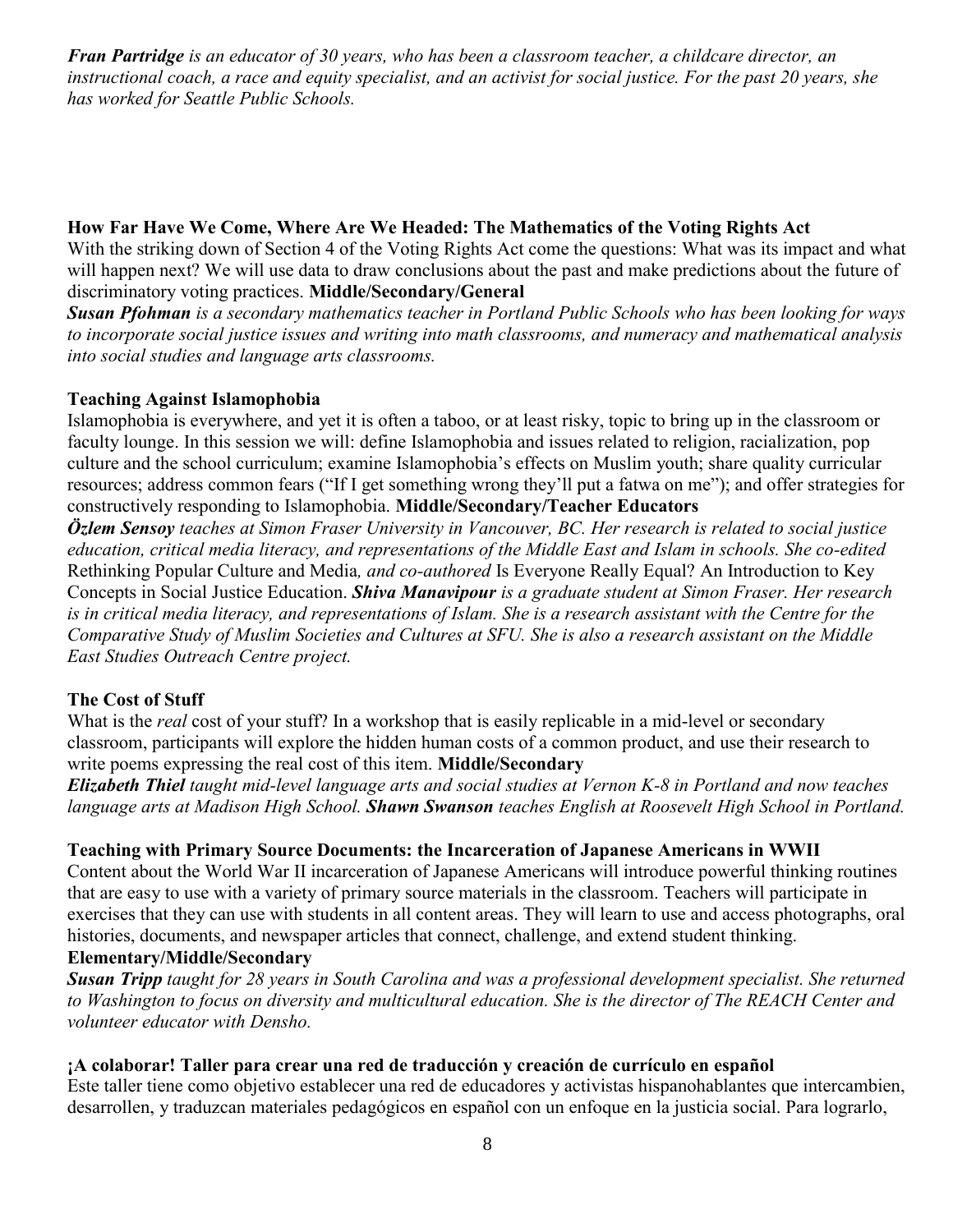los asistentes tendrán la oportunidad de compartir recursos en español y sugerir como establecer redes de colaboración entre sí. Como parte del proceso, se ofrecerá a los asistentes materiales de la editorial *Rethinking Schools* traducidos al español.

The goal of this workshop, conducted entirely in Spanish, is to create a network of Spanish-speaking educators and activists who will exchange, develop, and translate educational materials with a social justice perspective. To achieve this, the participants will have the opportunity to share resources in Spanish and suggest how to establish collaborative networks. As part of this process, the presenters will offer *Rethinking Schools* materials translated into Spanish. **Early Childhood/Elementary/Middle/Secondary/Parent/General/Spanish-speaking** 

#### **Educators and Activists**

*Andreina Velasco and Maria Cecilia de Valdenebro are native Spanish-speakers, educators, and contributing translators for* Rethinking Schools*. Together they founded Konsonante, an educational service company dedicated to developing teaching material and professional development opportunities in Spanish.*

#### **Teaching Global Sustainability: An Introduction to Resources and Methods**

Sustainability—we hear the word more and more—what does it mean? In this session (geared toward high school, applicable to middle school) we will unpack its meanings and explore teaching methods and curriculum resources that support students in moving beyond the notion that sustainability means maintaining one's current lifestyle. Take part in hands-on lessons and learn how teachers use global sustainability as a meaningful context and an engaging lens for teaching about the social, economic, and environmental challenges facing our world. **Middle/Secondary**

*Dave Wilton is the professional development manager for Facing the Future, a Seattle-based nonprofit. He conducts workshops, and manages the peer educator program. Dave has taught in elementary and K-8 schools in the Seattle area.* 

# **Session #2 12:45-2:15**

#### **Who Rules the Schools?—How the Rich Passed Charter School Reform in Washington State**

WA State Initiative 1240—legalizing charter schools—passed by popular vote in November of 2012. This interactive presentation and discussion will address exactly how wealthy elites used their resources to pass this charter school law. This session will feature a mixer/tea party activity, a presentation of research findings, and conversation about implications. **Elementary/Middle/Secondary/Parent/General**

*Wayne Au is a Rethinking Schools editor, former Seattle Public Schools teacher, and an Associate Professor in education at the University of Washington, Bothell. The author and editor of numerous articles and books, he most recently co-edited the Rethinking Schools publication,* Pencils Down*. Joseph J. Ferrare is a researcher at Wisconsin Center for Educational Research and a visiting faculty member at Western Washington University. Joe's research focuses on how educational inequity is produced, sustained, and transformed through practices and outcomes.*

#### **Building Bridges**

Participants will write a poem (in first person) from the perspective of a stranger and discuss ways to use words and poetry to build compassion, empathy, and affinity between diverse groups to spark the intellectual curiosity necessary for solidarity and social justice. **Middle/Secondary**

#### *Aukeem Ballard, Leslie Burgoine, and Bryan Chu are social studies teachers at Lane Middle School in Portland.*

#### **Moving from Kindness to Justice: Creating Social Change in the Elementary Classroom**

In this workshop participants will reflect on acts of justice, and examine scenarios and personal actions that will help young learners create social change within their own community. Participants will experience moving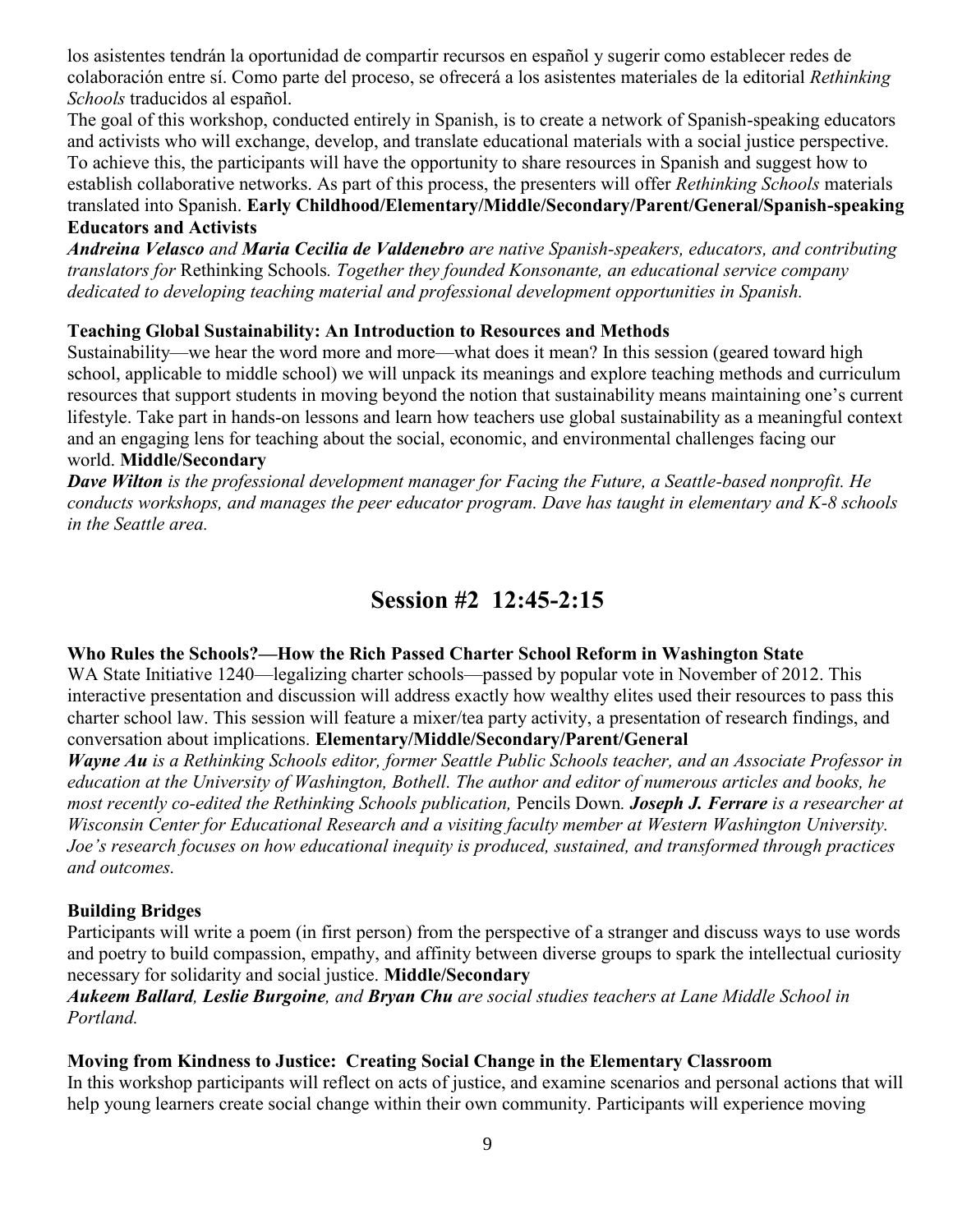beyond acts of kindness and into acts of justice as a daily part of their classroom community—fostering an environment that disrupts the negative reputations students carry with them from year to year. Participants will explore a variety of books, have time to write their own stories of justice, collaborate and generate ideas to take back to the classroom. **Early Childhood/Elementary**

*Roseann Bennett is a 5th grade teacher at Irvington School, in Portland. She participated in the Oregon Writing Project and the Teaching of Writing Graduate Certificate Program. Katie Wich teaches 4th and 5th grades in Portland Public Schools. She also works with youth of Oregon's deployed military personnel.*

#### **Revival of the Strike**

We are in a time where budget cuts are deep, expectations on teachers and students are at an all-time high, and collective bargaining along with our unions are under attack. Districts are being advised to use these struggling economic times to strip protective language from our contracts. Teachers' unions are pushed to use the only tactic left to them: the strike! Why use the strike? Why is striking important? And what can we learn from recent moves to strike by Reynolds EA, Tacoma EA, and the Chicago Teachers' Union? **General** *Emily Crum is an early childhood educator who teaches in Reynolds School District in Oregon. She is the internal organizer for the Reynolds Education Association. Evan Selby teaches Social Studies at Reynolds High School. He is the external organizer for Reynolds Education Association. Jesse Reschke is an Oregon Education Association uniserv consultant and was instrumental in the Reynolds strike. He also helped organize the 2011 take-over of the capitol building in Madison, Wisconsin.*

#### **Spicy Work: Supporting Peer Connection in the Early Childhood Classroom**

We will share a simple, yet powerful, early childhood classroom tool we call "Spicy Work." It helped our preschool learning community build individual student visibility and confidence, strengthen peer relationships and connections across bias, and nurture group negotiation and problem solving skills. Participants will have an opportunity to directly experience and reflect on Spicy Work, as well as listen to stories from our classroom experience. **Early Childhood**

*Laura Czarniecki is a teacher at Tulip Tree Preschool in Portland. Sarah-Lu Baker is the director and teacher at Tulip Tree Preschool.*

#### **Co-opting the Hidden Curriculum to Improve Social Justice in Elementary Math**

Focusing on models of differentiation, this workshop will examine hidden ways we teach, such as what content is taught to which students and whose voices are heard in word problems. In small groups, participants will develop plans for positively using hidden curriculum to promote more social justice in math so that historically marginalized students are more equitably taught. **Early Childhood/Elementary**

*Jacque Ensign is currently a professional development coach with Seattle Public Schools. Having taught in university teacher education programs in Washington, Connecticut, and Virginia, she has numerous publications on culturally relevant math teaching.*

#### **Chinese Laborers in the Pacific Northwest: How Economic Turmoil Fueled Discrimination and Murder**

When thousands of Chinese laborers arrived in the Northwest, they were unwanted immigrants seen as draining society, driving down wages, and unable to assimilate to American culture. Many vigilantes took action against them; there were riots, murders, and eventually their forced expulsion from Seattle and Tacoma. This interactive presentation focuses on an incident in Issaquah in 1885 and introduces a larger unit about immigration. Students will learn about the relationship through history between a struggling economy and anti-immigrant sentiments.

### **Elementary/Middle/Secondary.**

*Jennifer Healey teaches ESL and Social Studies at David Douglas High School in Portland. Rosie O'Hara teaches 4th grade at the Creative Science School in Portland.*

#### **Talking with Children About Race**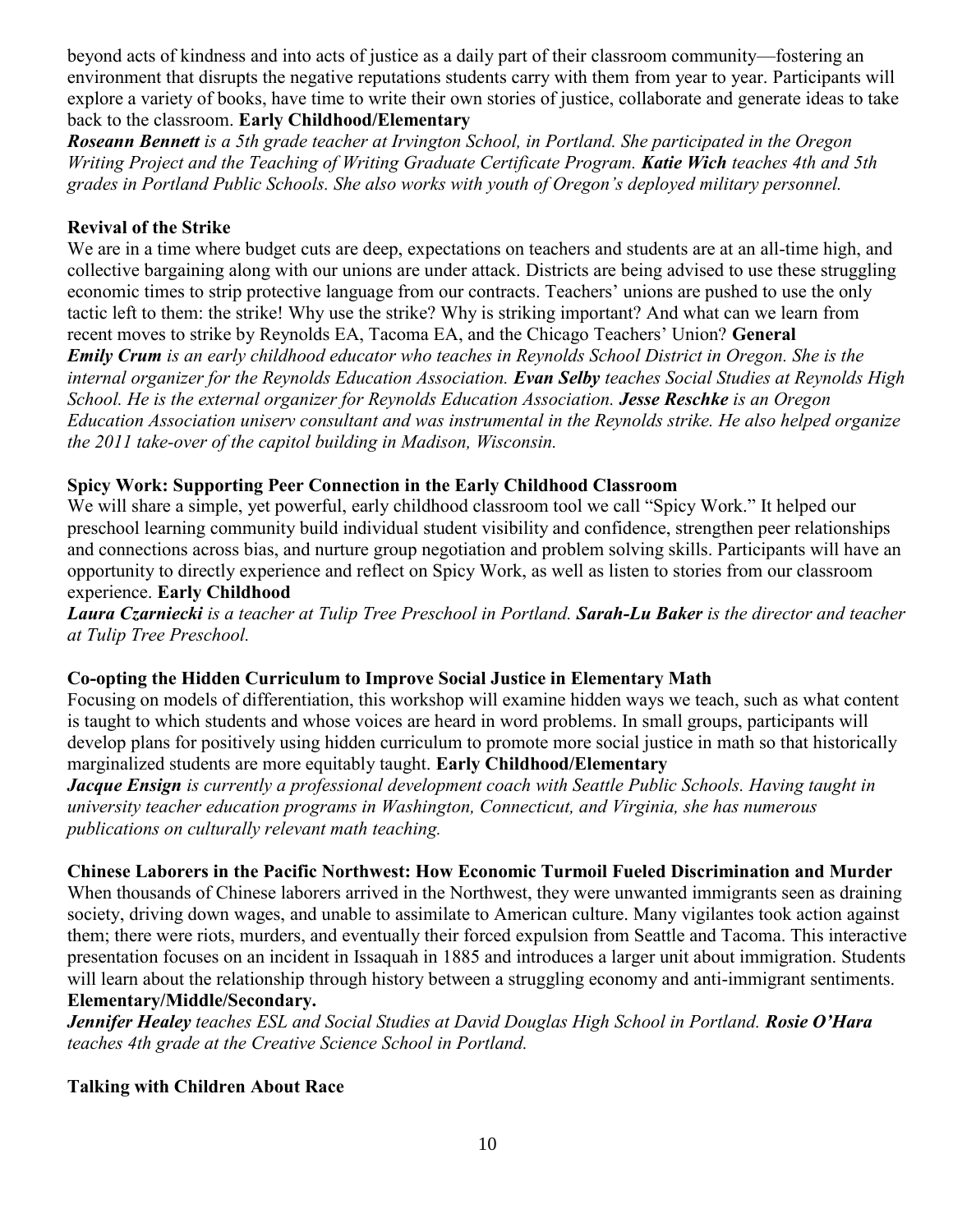Recent research has shown that children are far from being colorblind. In fact, most children are aware of how their own skin color is an advantage or disadvantage in our society. Because of this, it is important that children are given anti-bias messages to actively counter what they experience in the world. This workshop explores how to help develop children's cultural intelligence by 1) Acting on teachable moments; 2) Creating counternarratives and; 3) Analyzing books and media.

#### **Early Childhood/Elementary/Middle/Secondary/Parent/General**

*Caprice Hollins is co-owner of Cultures Connecting, LLC and has more than 15 years experience providing keynotes, consulting, workshops, and coaching on race and social justice issues.*

#### **Talking Back to the Statistics: Mathematics as a Tool for Inquiry into the Issue of Gun Violence**

In this interactive workshop, I will share a social justice mathematics unit I designed and taught, which explores the impact of gun violence on teens and children. Participants will engage in critical thinking as they work through key lessons within the unit. Through questioning, inquiring, and relating personal experiences, participants will "talk back" to the statistics in order to gain greater understanding of the meaning and implications of each number. **Middle/Secondary**

*Jessica Hopson is a math teacher at Portland YouthBuilders, where she has worked for nearly five years. This is her third year in a row presenting at the NWTSJ conference.*

#### **Latinos In Action: How Service Can Create Positive Change**

This presentation focuses on a service-based learning program called Latinos in Action that provides leadership opportunities to students through service and education. Students from Burlington Edison High School's Latinos in Action class will lead audience members through an activity designed to bring about a discussion surrounding the power of diversity and the recklessness of assumption. While tutoring at local elementary schools during the school day, Latinos In Action students become role models and demonstrate the power of being both bilingual and Latino. At the end of the session, the audience will have an opportunity to talk with the students about the program. **Middle, Secondary, General**

*The Latinos In Action program is in its seventh year of existence and consists of bilingual Juniors and Seniors from Burlington Edison High School in Burlington, Wash.*

#### **Interrupting Oppression in the Classroom**

Interrupting Oppression is an approach to subverting the dominant paradigm by changing the way mainstream U.S. culture uses language. This workshop will give participants tools to identify oppressive language and behavior, and to thoughtfully intervene. With an emphasis on the classroom setting, we will practice appropriate ways to intervene when our students and colleagues (consciously or unconsciously) use oppressive language. Through discussion and role play, we will practice interrupting thoughtfully, appropriately, and compassionately. This model was developed by Sally Eck, a professor in Women's Studies at Portland State University. **General**

*Lisa Meersman graduated from Portland State University with a degree in Community Development. She works for Open Meadow Alternative Schools as an after-school mentor to high school students in need of additional academic and emotional support. Sally Eck* teaches at Portland State University, specializing in social justice education and feminist pedagogy. Eck also serves as a consultant for Heartwork Educational Consulting, where she offers training on oppression and co-creating positive social change.

#### **Shaping Perceptions of Immigration: Then and Now**

This workshop examines and ties together the past and current debate over immigration laws and their effects on society. Participants will explore visual and primary texts in the initial activity that illustrate the oppressive culture that permeated Southern society specifically but also was found on the national level during the 1890s to the 1920s. Participants will then read a contemporary first person account about an undocumented person living today. Participants will write an interior monologue, perform a scenario, and then write about a moral dilemma. **Middle/Secondary**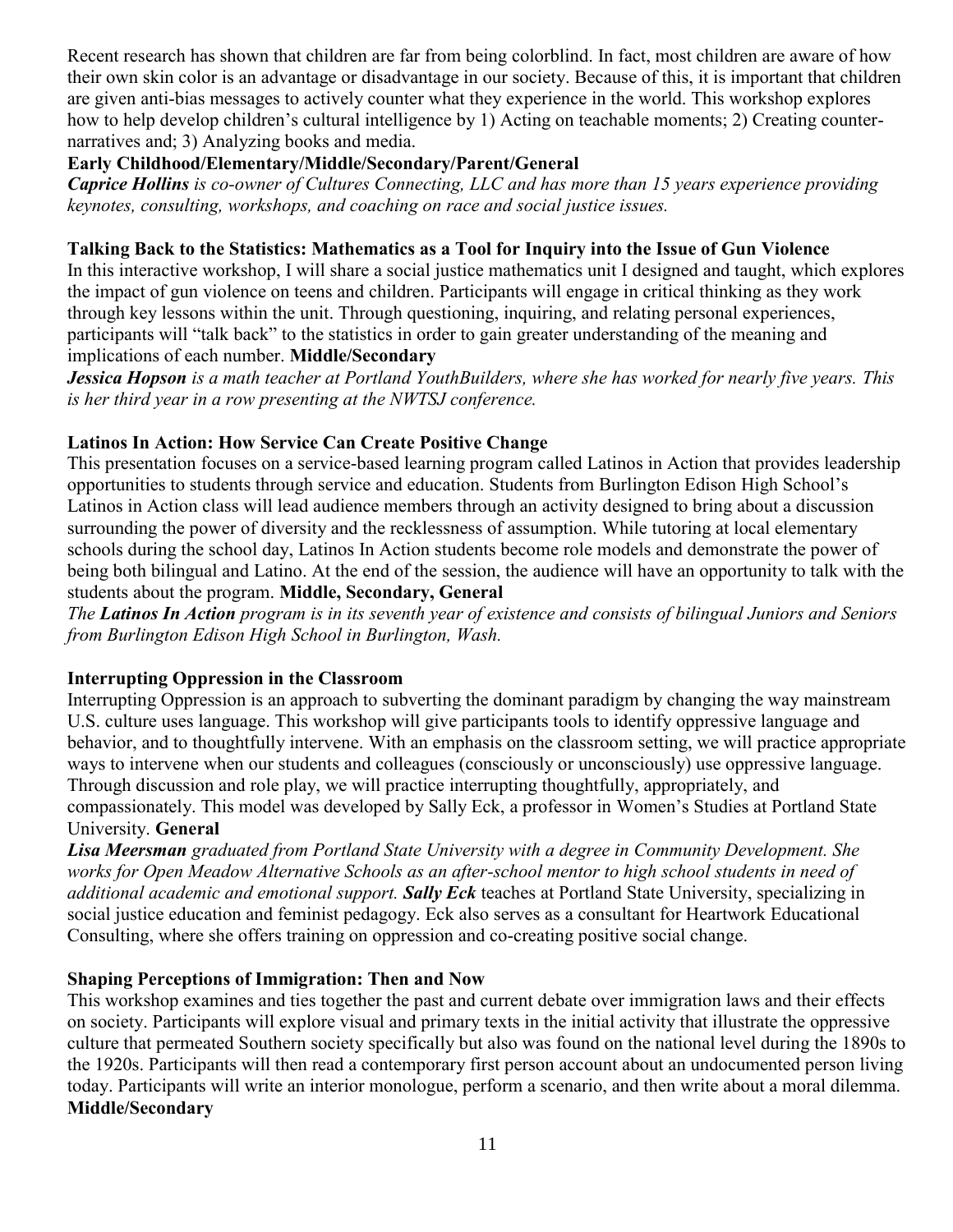#### *Marta Repollet teaches Multicultural History and ELL at Grant H.S. in Portland.*

#### **Troubadour: Teaching People's History Through Music**

David will take us through the past couple hundred years of people's history, through songs and stories, and will also talk about different ways to present these stories in a way that can captivate the most disinterested student.

### **Middle/Secondary, General**

*David Rovics is a singer/songwriter, blogger, and dad who lives in Portland when he's not touring the world. Amy Goodman says, "David Rovics is the musical version of* Democracy Now!*"*

#### **Using Greed as a Weapon: A Role Play on U.S. Imperialism in Iraq**

Too often, when we teach about wars we focus on the military aspects, but there is always an economic dimension to warfare. War is often inexplicable without examining these economic dynamics. Iraq is the perfect example: the violence perpetrated by the United States was not just from bullets and bombs, but also from the neoliberal policies that allowed international corporations to feast on Iraq's economy. Come participate in a role-play that explores these dynamics. **Secondary**

*Adam Sanchez is a teacher at Madison High School in Portland, an editorial associate of Rethinking Schools, and a founding member of Portland-Area Social Equality Educators.*

#### **Slam Poetry—A Tool for Cross-cultural Collaboration**

Mirroring the work of a SlamBoo—a Slam poetry collaboration of urban, rural, and suburban Slam poets committed to bridging boundaries of race, class, and geography—participants will collaborate, create, and perform original Slam poems. **Middle/Secondary/Parent/General/Interscholastic**

*Charles Sanderson teaches at St. Helens Middle School in rural Oregon. He is a founding member of SlamBoo, a rural, urban, and suburban poetry collaboration. Jodelle Marx and Kyleah Puyear are Slam poets from St. Helens. They are former editors of the* Reflections Literary Journal*. Bella Cimpan is an 8th grader at St. Helens Middle School.* 

#### **Developing "Activist Ally" Consciousness on Race and Racism in the Privileged Classroom**

Social justice curriculum for students in elite middle and secondary schools often focuses on students' own racial and economic privilege. While such curriculum is important for developing the critical consciousness of anyone who benefits from others' oppression, it may not go far enough. Without context, it risks reinforcing a worldview in which privileged students remain at the center. This workshop deals with such contextualization, beginning from Katy Swalwell's suggestion that we teach students to develop an "activist ally" consciousness. To that end, we explore multimedia curriculum for teaching "equity literacy" on race and racism in the mostlywhite classroom. Workshop participants consider applications and challenges for their own practice.

#### **Middle/Secondary**

*Lisa Sibbett teaches World Studies at Issaquah High School in Issaquah, Wash.*

#### **Indigenous Peoples Confront the Climate Crisis**

This workshop will take a hands-on approach to using role plays in the classroom that connect students in real and meaningful ways to climate change issues, and encourage them to take active leadership roles in crafting just and fair responses to the climate crisis. The world's indigenous people are the least responsible for climate change yet suffer the most from its consequences. How should they respond to this injustice? This workshop will introduce participants to a classroom-tested role play that focuses on how indigenous peoples around the world are being affected by the climate crisis as well as leading the growing climate justice movement.

### **Middle/Secondary**

*Tim Swinehart teaches social studies at Lincoln High School in Portland and recently wrote the article, "Stealing and Selling Nature" in* Rethinking Schools *magazine.*

#### **Education and Capitalism: Struggles for Learning and Liberation**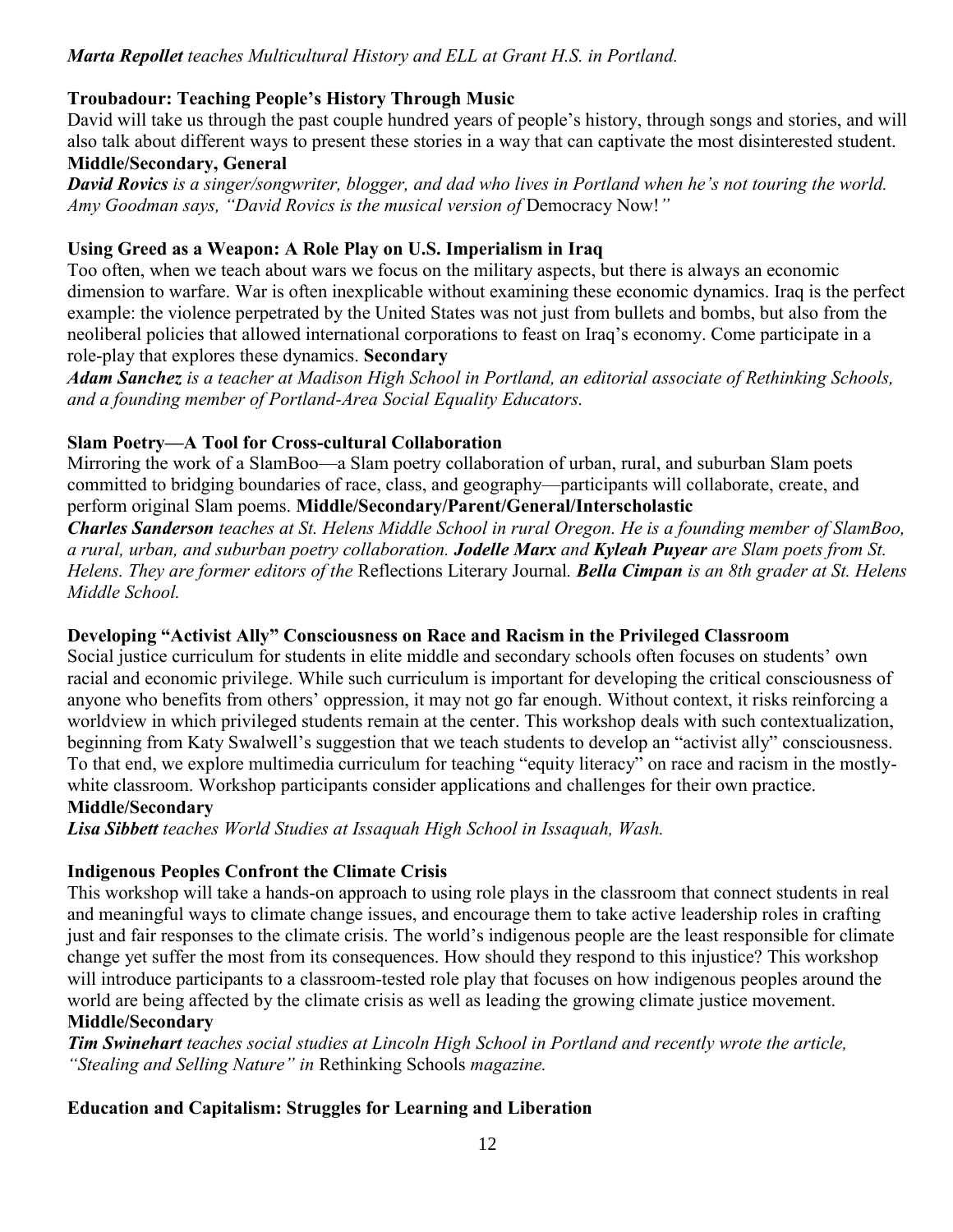This forum will go beyond the immediate debates around education reform to discuss the fundamental nature of education. We will ask: What is knowledge? What is the role of education in an unequal society? How has education been remade during periods of mass social struggle and revolution? We will facilitate a discussion to imagine a path to a school system that isn't organized to create workers in an unequal society, but rather to unleash human potential. **General**

*Dan Troccoli is a public high school teacher in Seattle and a founding member Social Equality Educators (SEE). Troccoli is a contributing author to the book,* Education and Capitalism: Struggles for Learning and Liberation *(Haymarket Books).*

#### **LGBTQ Inclusive Sex Ed**

LGBTQ (Lesbian, Gay, Bisexual, Trans-, Queer) youth are at significantly higher risk of suicide, homelessness, sexually transmitted diseases, and many other health risks than their straight and cis peers. This is not because LGBTQ sexual practices or lifestyles are fundamentally more dangerous than those of their straight peers, but because we have systematically left their lives out of the narrative. As educators, it is our job to provide relevant and useful information to *all* of our students, regardless of our personal beliefs or understandings. This session will help educators understand how sexual health curriculum invisibilizes LGBTQ experiences and yet can be easily and legally adapted to address the needs and safety of all youth. **Middle/Secondary/Parent/General** *Em Winokur has worked as a 6th grade teacher in Oregon and Massachusetts, and recently worked as the service learning and volunteer coordinator at Trillium Charter School in Portland. At PSU, she developed and taught "Queer Ideas," a curriculum for faculty, staff, and student leaders around gender and sexuality in higher education. Maria Bonacci has worked in the public health field in Portland for 11 years, primarily in HIV prevention and care.* 

#### **Teaching About Toilets: Lessons on the Global Sanitation Crisis**

2.6 billion people, or roughly 40 percent of the world's population, lack access to toilets. This sanitation crisis leads to the death of more than 700,000 children a year from diarrhea and other diseases caused by fecal contamination. This session offers strategies and resources for teaching about this taboo, yet critical global issue. **Secondary**

*Noah Zeichner teaches social studies at Chief Sealth International High School in Seattle. He is the faculty advisor for his school's student-led World Water Week festival. Zeichner's article about this unit appears in the current issue of* Rethinking Schools *magazine.*

# **Session #3 2:30-4:00**

#### **After** *Precious Knowledge*

In this session, we will watch segments of the film, *Precious Knowledge*, which describes the successful Mexican American Studies (MAS) program in Tucson, Arizona schools. We'll focus on how the MAS curriculum spoke to students who Tucson schools had previously failed. What themes and pedagogy provoked student engagement, academic success, and critical consciousness? How did students move from classroom to community activism and resistance? We will touch on why this program threatened powerful interests in Arizona and why it was outlawed and our curriculum censored—but mostly, we will focus on how this program succeeded and how its key features can be adapted in other contexts. **General**

*Curtis Acosta has been a high school teacher for nearly 20 years in Tucson, where he developed and taught Chican@/Latin@ Literature classes for the renowned Mexican American Studies program. He is an awardwinning educator who has been featured in the documentary* Precious Knowledge*,* The Daily Show with Jon Stewart*, and his classes were subject of multiple profiles by CNN, PBS,* The New York Times*, and* The Los Angeles Times*. His articles have appeared in* English Journal*,* Voices in Urban Education*, and the book* Educational Courage: Resisting the Ambush of Public Education*. Acosta is the founder of the Acosta Latino Learning Partnership, an educational consultation firm committed to help educators create dynamic*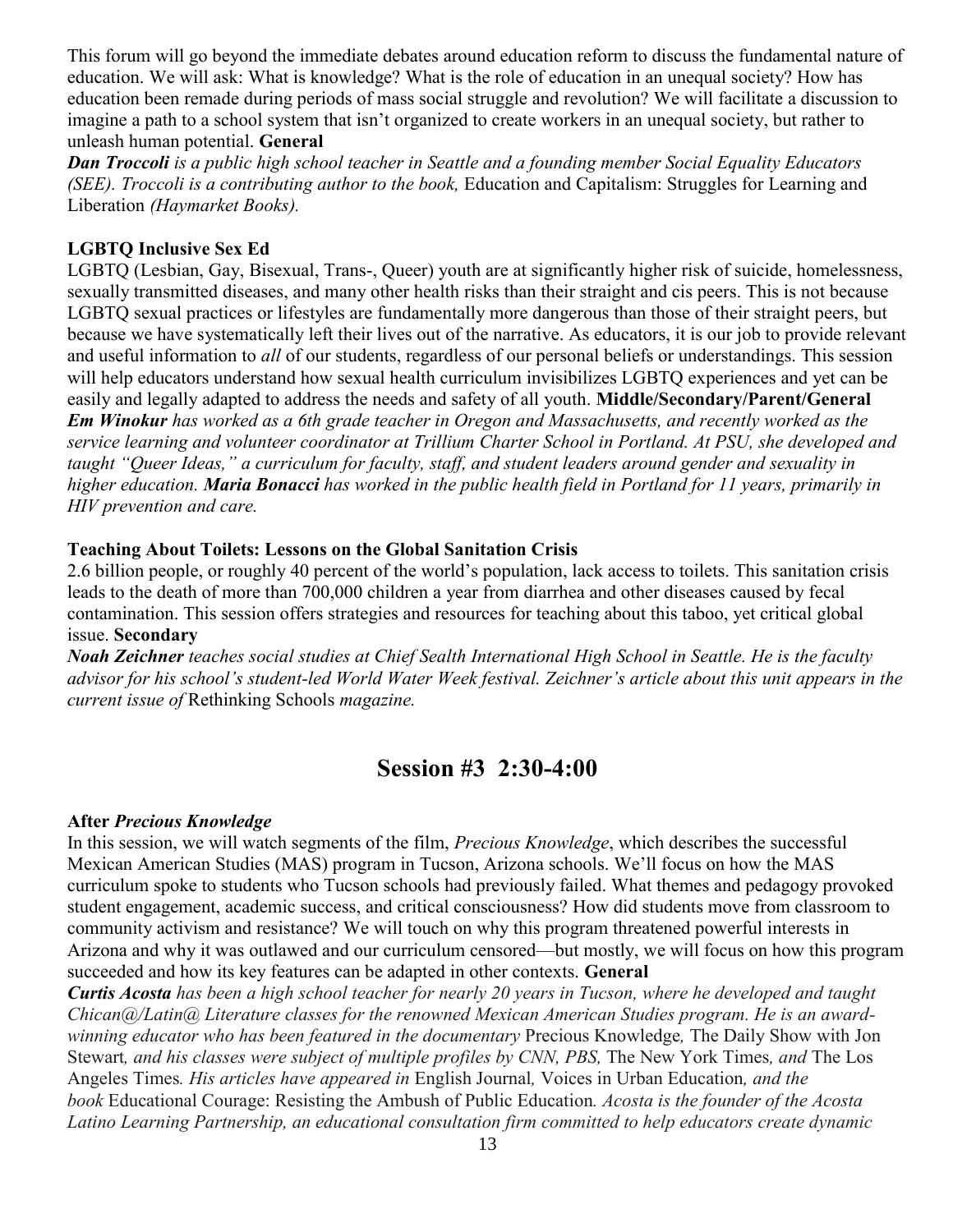*learning environments and curricula to inspire every student to thrive. He is also a founding member of the Xican@ Institute for Teaching and Organizing (XITO), a program through Prescott College. XITO supports the Xican@/Latin@ community through teacher preparation, social justice pedagogy, and community organizing.* 

#### **Trayvon Martin: Turning Tragedy into Critique**

Students returned to school this year, perhaps confused and befuddled by the verdict in the Trayvon Martin/George Zimmerman case. How can someone shoot a child and walk free? In this workshop, educators will explore the ways that social justice education helps students confront burning social issues that affect their lives while they also learn how to read and write with a critical lens. Participants will examine the speech President Obama gave after the verdict as well as Dr. Cornel West's discussion of the president's speech and write a persuasive essay. **Middle/Secondary**

*Linda Christensen taught high school language arts for more than 30 years. She is Director of the Oregon Writing Project at Lewis and Clark College in Portland, an editor of Rethinking Schools magazine, and author of* Reading, Writing, and Rising Up *and* Teaching for Joy and Justice*.*

#### **Change Begins With Me: Teaching and Learning about the Holocaust**

While traditionally considered a lesson in history, it is through the study of the Holocaust that we can learn about bystanders, the dangers of intolerance, and the difference one person can make. Participants will have the opportunity to view the short film, *With My Own Eyes: Holocaust Genocide Today*' and will discuss exemplary practices for teaching the Holocaust. Participants will receive free resources, including a copy of the film. **Middle/Secondary/Parents/General**

*Ilana Cone Kennedy is the Director of Education at the Washington State Holocaust Education Resource Center. For more than 10 years she has been working with teachers in Washington to support their lessons on the Holocaust, genocide, and related issues of bystanders, intolerance, and bullying.*

#### **Web of Injustice**

The workshop will demonstrate a lesson that moves students through a collective process to write a formal declaration using the *Declaration of Independence* and the *Occupy Movement Declaration* as mentor texts. To scaffold, students build a web of injustice in their lives and collaborate to craft a joint message of their views on a certain injustice relevant to their group. **Middle/Secondary**

*Bridget Connolly teaches World and U.S. History at Thomas Edison High School in Beaverton, Ore. She and Kyle Cooke developed this workshop together through the Oregon Writing Project.*

#### **Steppingstones to My Racial Identity**

Participants will reflect on their lives and examine the events, people, and places that shaped them into the racial beings they are today. Participants will have an opportunity to share their steppingstones and discuss their impact with others. Participants will commit to use this exercise to guide them in the next step of their journey as active anti-racists. **Early Childhood/Elementary/Middle/Secondary/Parents/General** *Anita Garcia Morales is a long-time anti-racist/social justice educator. She retired this year after 30 years as a* 

*teacher and academic coach in Seattle Public Schools. Anita continues to do anti-racist/social justice work with educators, families, and students.*

#### **Who's Talking and Why It Matters: Using Inclusive-Open-Discussion Strategies to Facilitate Equitable Educational Opportunities for ELLs (and others hesitant to speak in class discussions)**

This session focuses on English language learners' educational opportunities determined by whether teachers use inclusive- or open-discussion formats. Emphasis is on interpreting real-life scenarios in order to recognize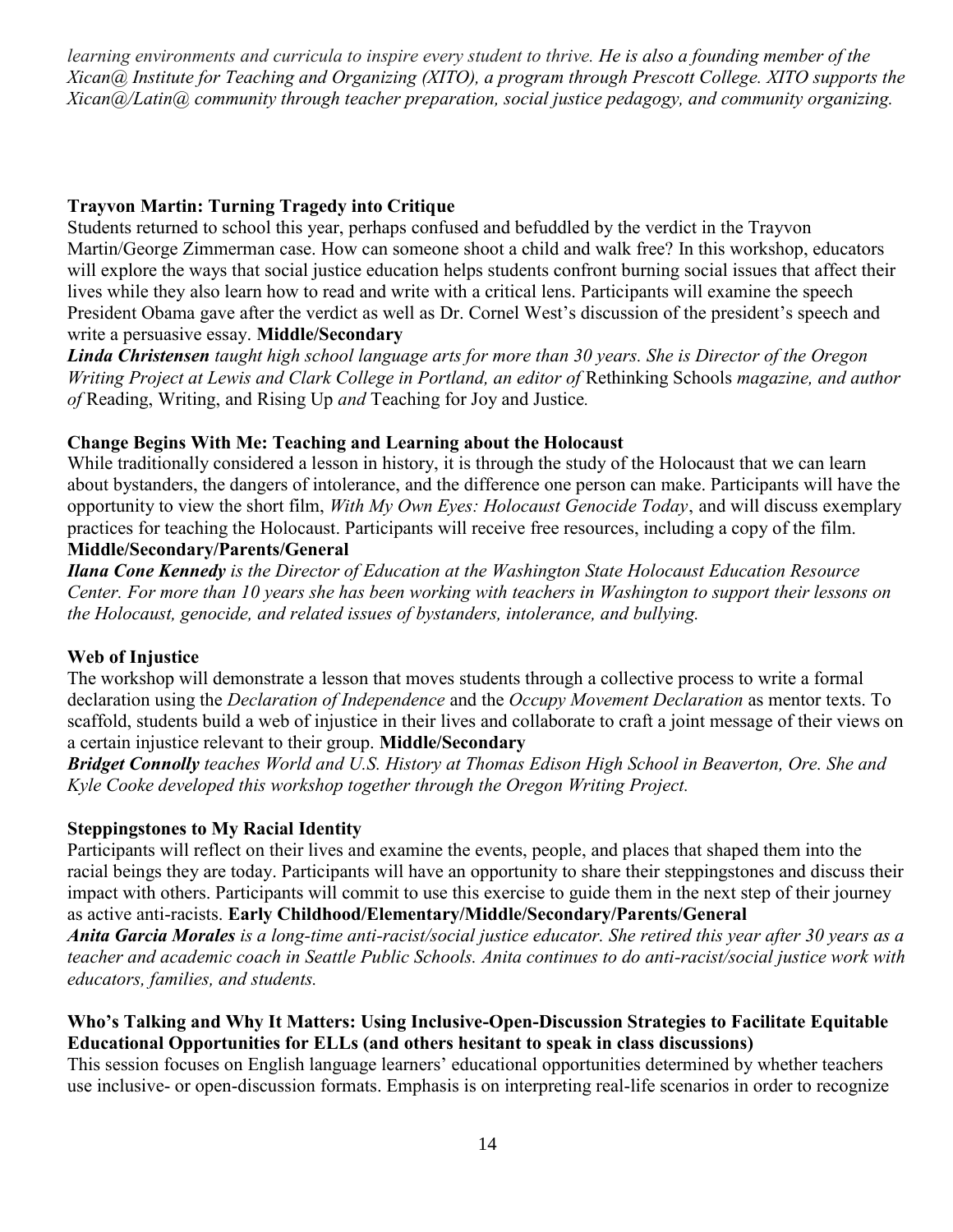who is advantaged and who is disadvantaged and acquiring a repertoire of strategies that allow teachers to use their authority to ensure all voices are heard, recognized, and respected. **Elementary/Middle/Secondary** *Karen Gourd is a teacher educator at the University of Washington, Bothell. She has been an ESL teacher at many levels and advocates for teachers preparing to teach English learners. Tina Gourd is a doctoral student and a coach for social studies teacher candidates at the University of Washington in Seattle. She was a middle school social studies teacher for nine years.* 

#### **Teaching a Unit on Race: Practical Lessons on a Taboo Topic**

While the Race Unit at the Center School in Seattle became the center of a controversy last year stemming from the complaint of one white family, the consensus from Center students is that the curriculum, since its inception in 2002, has been one of the most valuable, transformative parts of their high school careers. What does a study of race look like? What lessons does it contain? And how could other language arts and social studies teachers adapt parts or all of it in their own classrooms? **Middle/Secondary**

*A public school teacher in Seattle, Jon Greenberg has been teaching about issues of race since he began his career in 1997. His work has been recognized by a number of organizations, including the Seattle Human Services Coalition and the Seattle University MIT program. Kylin Sandstrom is a recent graduate of the Center School, and is pursuing a life career of paying off her University of Washington debt; she describes herself as an "active antiracist" and a "raging feminist." Emma Sadinsky is a recent graduate of the Center School and is studying sociology at Western Washington University. She presented on the Center School curriculum controversy during the Youth Action Project portion of the 2012 White Privilege Conference.* 

#### **Learning to Defend Myself Is Learning to Take Care of Myself!**

Research reveals that a holistic approach to staying safe can increase confidence, communication skills, and be life transforming for participants. GirlStrength, a free violence prevention program for girls, explores the role of intuition, awareness, assertiveness, and confidence in personal safety and self-defense. This session will give participants an opportunity to learn about the strategies and activities used in the nine-week program recently adapted to meet the needs of 5th-grade girls. **Elementary/Middle/General**

*Carolyne Haycraft is the Director of GirlStrength, a violence prevention program operated through the Portland Police Bureau. She has an MFA in Theatre from UW-Madison, and an M.Ed. in Education from PSU. Lisa Ernst is passionate about keeping girls safe and has taught GirlStrength for more than four years. She has worked with girls in grades 4-12 in both private and public school settings.*

#### **Teaching "Old" Science Fiction to Today's Students**

We'll use Ray Bradbury's 1951 short story, "The Pedestrian," to explore how teachers can establish relevant connections between "old" science fiction literature and their students. These connections will focus on the students' own experiences and ask them to consider the social justice explications of technological monitoring. **Secondary**

*Jim Hollar is an Assistant Professor at Central Washington University in Ellensburg. He recently completed his doctorate in Multicultural Education from University of Wisconsin-Madsion.*

#### **"May the Odds Be Ever in Your Favor": Using The Hunger Games to Teach Social Class**

In this workshop, we will use Suzanne Collins' popular young adult novel, *The Hunger Games*, as a springboard to discuss social class. Participants will have an opportunity to engage in a role play based on the book, discuss teaching strategies, name stereotypes, and work with a sample of children's picture books about social class. **Middle/Secondary**

*Elizabeth Marshall co-edited* Rethinking Popular Culture and Media*, published by Rethinking Schools. She is a former elementary school teacher and works at Simon Fraser University teaching courses on children's and young adult literature. Matt Rosati is a secondary humanities teacher in Maple Ridge, BC. He works at Simon Fraser University where he coordinates graduate diploma programs for practicing teachers.*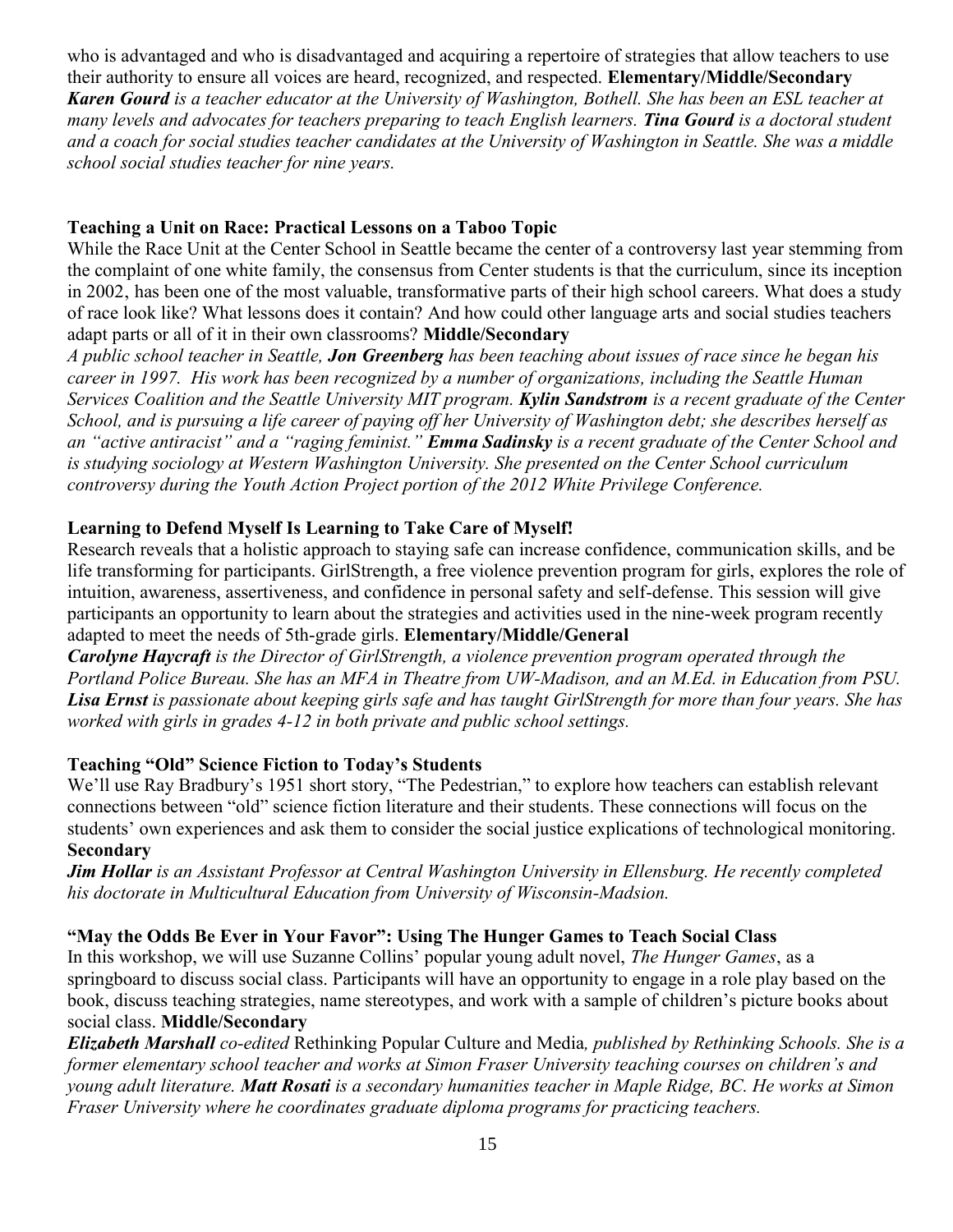#### **Strength for the Journey: Strategies for Recruiting and Retaining Teachers of Color in Schools**

This workshop will focus on engaging participants in deep conversation to develop meaningful strategies to support the retention and recruitment of teachers of color in U.S. public schools. Both research literature and first-hand experiences will be explored in understanding the unique struggles of teachers of color. This workshop is appropriate for school faculty, staff, pre-service teachers, and community members. We welcome all educators to this workshop and dialogue. **Elementary/Middle/Secondary/Parents/General** *Anthony Longoria is a doctoral student studying multicultural education at the University of Washington, Seattle. A former high school humanities teacher, he currently serves as a TA in the UW Teacher Education Program. Luis Escamilla teaches social studies at Foster High School in Tukwila, Washington.* 

#### **Rethinking Democracy & Organizing for Change**

This hands-on, interactive training is designed for teachers to equip youth with the self-confidence, knowledge, and skills to understand how our democracy was hijacked, the authoritarian tendencies that obstruct democracy, the critical link between human rights and values that lie at the core of real democracy, and how to design effective plans to move ideas into action and reclaim democracy. Course material would be valuable for American history, civics, and economics teachers and promotes thinking and reasoning, and working with others. **Middle/Secondary/Community Organizers**

*Riki Ott, PhD, is co-founder and director of Ultimate Civics, a project of Earth Island Institute, calling to amend the U.S. Constitution to end corporate rule. She shares her knowledge on "democracy literacy" and "Extreme Energy" to promote action for reclaiming democracy and transitioning off fossil fuels.*

#### **Where Did All the Buffalo Go?**

Participants will explore the almost total transformation of Great Plains ecology in the 19th century. From bison to cattle, from cottonwoods and buffalo grass to megafarms. The human impact of both Native Americans and European Americans will be examined. Using this content, we will use a "concept sorting" activity and a role play to improve student discussion and writing. **Elementary/Middle/Secondary/General** *Mike Radow is a 30-year teaching veteran, with experience in Oregon, Morocco, Kentucky, and Washington. A long time bargainer for his local association, he has also served as a local union president and Washington Education Association board member.*

#### **Foursquare aka Warsquare**

Foursquare aka Warsquare: Participants will experience greed, injustice, domination, first world privilege, laws, competition, patriarchy, solidarity, and resistance as they compete for land, money, resources and power in an innocent game of foursquare. **Middle/Secondary/Parent/General** *Chris Riser, Aukeem Ballard, and Bryan Chu are social studies teachers in Portland.*

#### **Educating Activist Allies: Teaching for Social Justice in Communities of Privilege**

Teaching for social justice with students in communities that are majority white and middle/upper class can present a unique set of challenges and frustrations. Students can resist this pedagogy, confuse charity for justice, or withdraw when they become overwhelmed. This session introduces the "Activist Allies," a framework that helps educators avoid these common pitfalls by clearly articulating what social justice means with these students and identifying specific types of activities for teachers to try. **Elementary/Middle/Secondary/General**